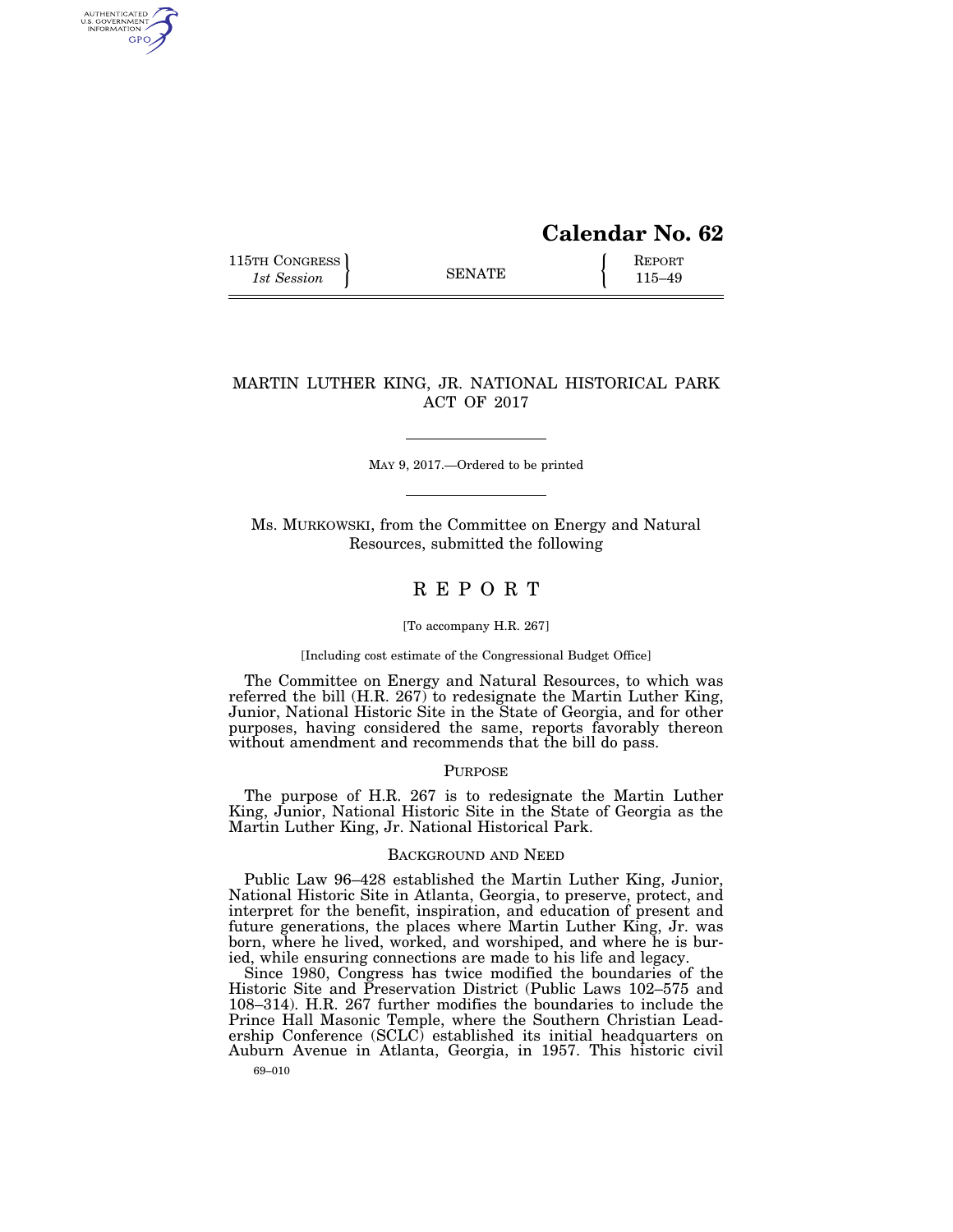rights organization was co-founded by Dr. King, who also served as its first president. The SCLC has now relocated to another building on the same block. Including the Prince Hall Masonic Temple within the unit's boundary would enable the National Park Service (NPS) to provide technical assistance to the building's owners with respect to repairs, renovations, and maintenance to help preserve its historic integrity.

H.R. 267 also redesignates the National Historic Site as a National Historical Park. The titles given to various areas managed by the NPS vary widely, but Congress has generally tried to give similar titles to areas that contain certain common features. National Historical Parks are commonly areas of greater physical extent and complexity than National Historic Sites, which may only contain a single building. The redesignation of the Historic Site as a National Historical Park will make it Georgia's first National Historical Park.

## LEGISLATIVE HISTORY

Representative Lewis and 30 cosponsors introduced H.R. 267 on January 4, 2017. On March 15, 2017, H.R. 267 was passed by the House of Representatives by a voice vote.

In the 114th Congress, Representative Lewis introduced similar legislation, H.R. 2880, on June 24, 2015. The bill was reported favorably by the House Committee on Natural Resources with an amendment (H. Rept. 114–431) on February 3, 2016. The House of Representatives passed H.R. 2880 by voice vote on February 24, 2016. H.R. 2880 was received in the Senate on February 25, 2016. The Subcommittee on National Parks held a hearing on H.R. 2880 on March 17, 2016. The Committee on Energy and Natural Resources ordered the bill favorably reported on  $\tilde{J}$ uly 13, 2016 (S. Report 114–337).

The Committee on Energy and Natural Resources met in open business session on March 30, 2017, and ordered S. 267 favorably reported.

## COMMITTEE RECOMMENDATION

The Senate Committee on Energy and Natural Resources, in open business session on March 30, 2017, by a majority voice vote of a quorum present, recommends that the Senate pass H.R. 267.

#### SECTION-BY-SECTION ANALYSIS

## *Section 1. Short title*

Section 1 contains the short title.

## *Section 2. Martin Luther King, Jr. National Historical Park*

Section 2 amends Public Law 96–428 to redesignate the Martin Luther King, Junior, National Historic Site as the Martin Luther King, Jr. National Historical Park as depicted on the referenced map.

#### *Section 3. References*

Section 3 states any reference in a law, map, regulation, document, paper or other record of the U.S. to ''Martin Luther King,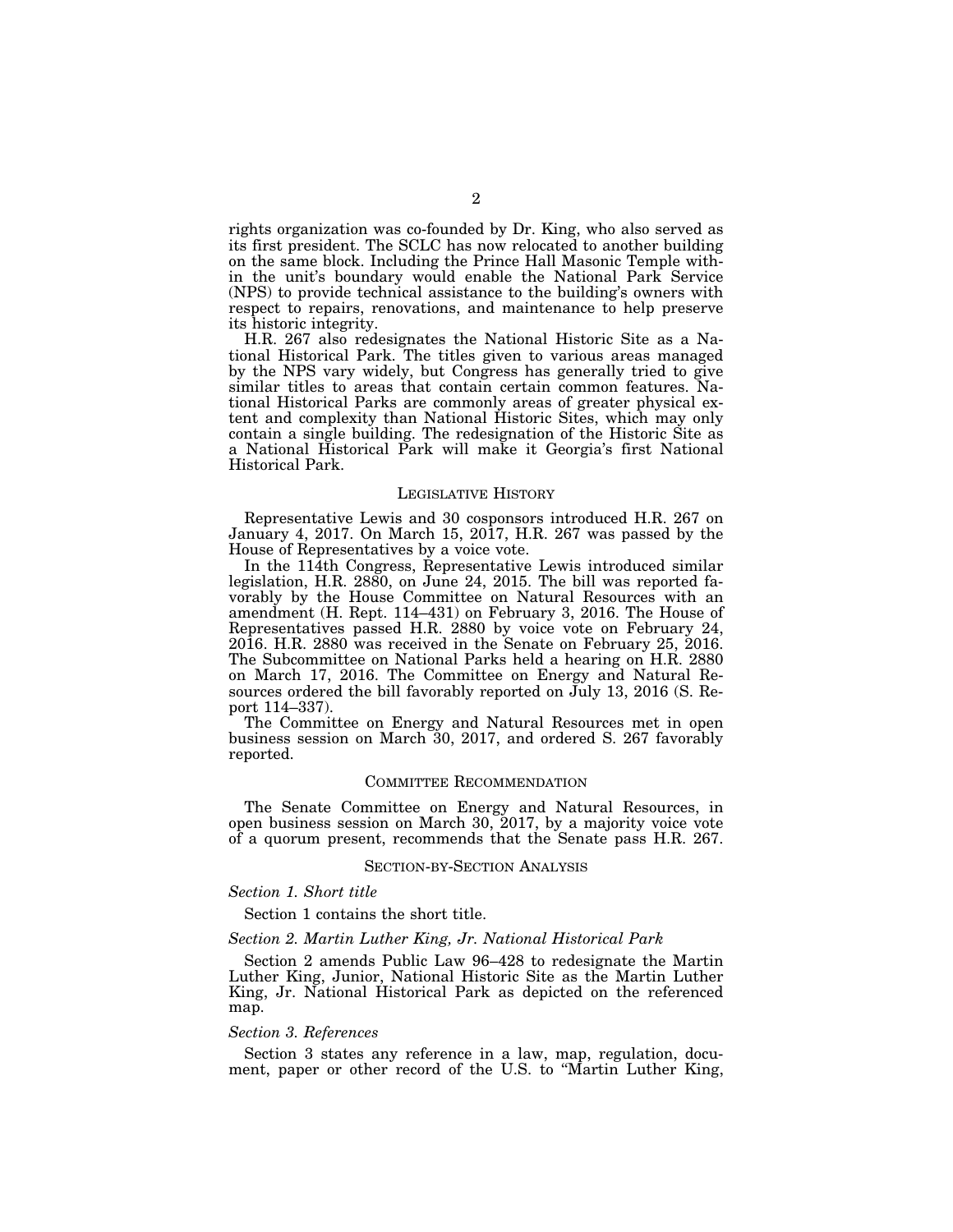Junior, National Historic Site'' shall be deemed to be a reference to ''Martin Luther King, Jr. National Historical Park.''

#### COST AND BUDGETARY CONSIDERATIONS

The following estimate of costs of this measure has been provided by the Congressional Budget Office.

## *H.R. 267—Martin Luther King, Jr. National Historical Park Act of 2017*

H.R. 267 would redesignate the Martin Luther King, Junior, National Historic Site in Atlanta, Georgia, as a National Historic Park and expand its existing boundaries to include the original headquarters of the Southern Christian Leadership Conference (SCLC). The SCLC is a civil rights organization co-founded by Dr. King.

Based on information provided by the National Park Service, CBO estimates that any cost to provide financial and technical assistance for maintenance and upkeep of the privately owned headquarters would be insignificant; any such spending would be subject to the availability of appropriated funds.

Enacting H.R. 267 would not affect direct spending or revenues; therefore, pay-as-you-go procedures do not apply. CBO estimates that enacting H.R. 267 would not increase net direct spending or on-budget deficits in any of the four consecutive 10-year periods beginning in 2028.

H.R. 267 contains no intergovernmental or private-sector mandates as defined in the Unfunded Mandates Reform Act and would not affect the budgets of state, local, or tribal governments.

The CBO staff contact for this estimate is Jon Sperl. The estimate was approved by H. Samuel Papenfuss, Deputy Assistant Director for Budget Analysis.

## REGULATORY IMPACT EVALUATION

In compliance with paragraph 11(b) of rule XXVI of the Standing Rules of the Senate, the Committee makes the following evaluation of the regulatory impact which would be incurred in carrying out H.R. 267. The bill is not a regulatory measure in the sense of imposing Government-established standards or significant economic responsibilities on private individuals and businesses.

No personal information would be collected in administering the program. Therefore, there would be no impact on personal privacy.

Little, if any, additional paperwork would result from the enactment of H.R. 267, as ordered reported.

## CONGRESSIONALLY DIRECTED SPENDING

H.R. 267, as ordered reported, does not contain any congressionally directed spending items, limited tax benefits, or limited tariff benefits as defined in rule XLIV of the Standing Rules of the Senate.

## EXECUTIVE COMMUNICATIONS

Because H.R. 267 is similar to legislation considered by the Committee in the 114th Congress, the Committee did not request Executive Agency views. The testimony provided by the NPS at the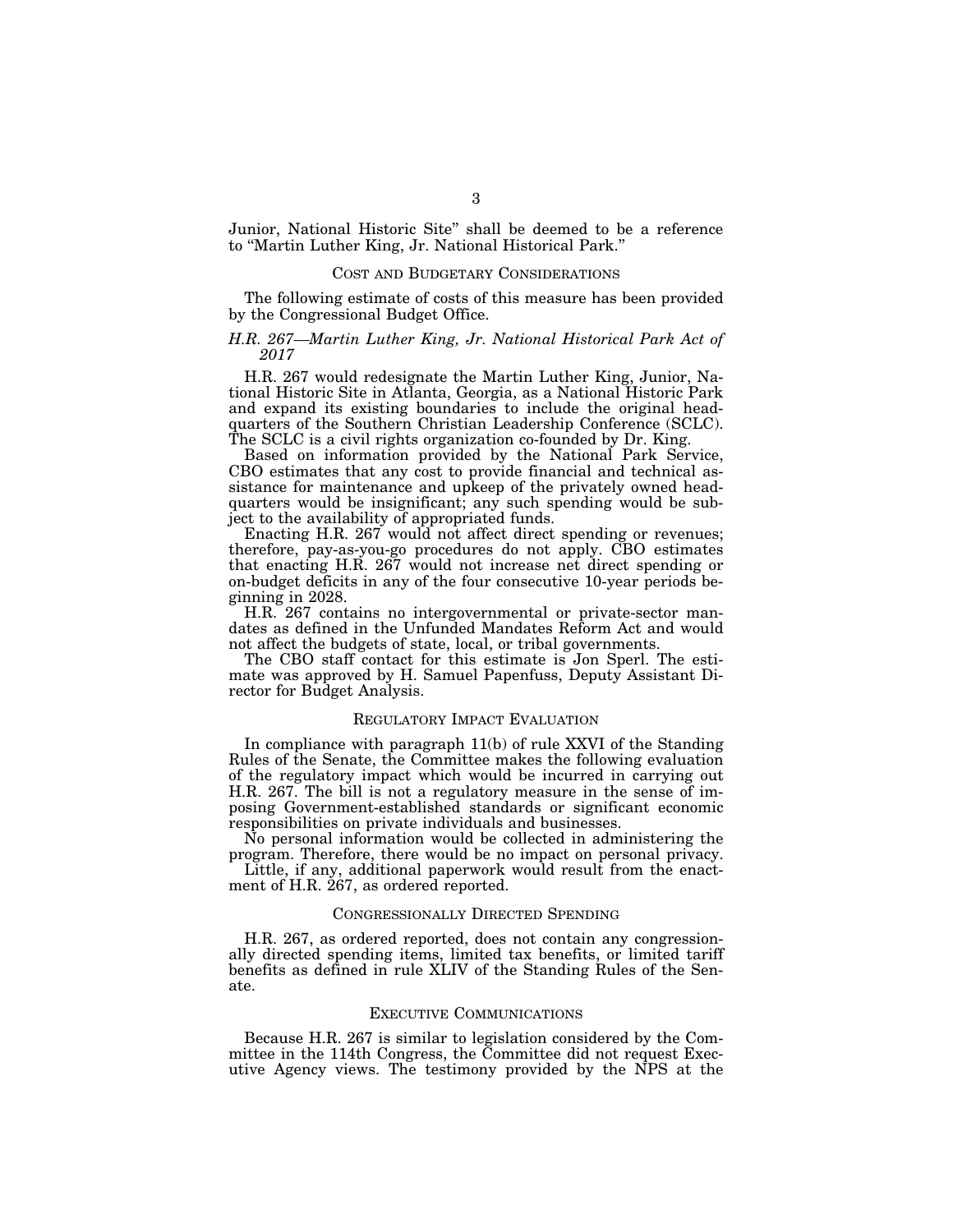hearing before the National Parks Subcommittee on March 17, 2016, follows:

STATEMENT OF PEGGY O'DELL, DEPUTY DIRECTOR FOR OP-ERATIONS, NATIONAL PARK SERVICE, U.S. DEPARTMENT OF THE INTERIOR

Mr. Chairman and members of the subcommittee, thank you for the opportunity to present the views of the Department of the Interior on H.R. 2880, a bill to redesignate Martin Luther King, Junior, National Historic Site in the State of Georgia, and for other purposes.

The Department supports H.R. 2880.

This legislation has two components: it would redesignate the National Historic Site as a National Historical Park and modestly expand the site's boundaries to incorporate the Prince Hall Masonic Temple, where the Southern Christian Leadership Conference established its initial headquarters on Auburn Avenue in Atlanta, Georgia in 1957. This historic and distinguished civil rights organization was co-founded by Dr. King, who also served as its first president.

The Martin Luther King, Junior, National Historic Site was established by Public Law 96–428 on October 10, 1980. The historic site, located in Atlanta, Georgia, encompasses 38.38 acres, 18.08 of which are Federally owned. The historic elements of the site include: Dr. King's birth home at 501 Auburn Avenue; the original Ebenezer Baptist Church, which he co-pastored with his father from 1960–1968; the Martin Luther King, Jr. Center for Nonviolent Social Change, Inc. (commonly referred to as the ''The King Center''); the Birth Home Block which contains portions of the historically African-American Sweet Auburn residential community; and, Historic Fire Station No. 6 where white firefighters operated within a predominantly African American community. Approximately 700,000 national and international visitors come to the site each year.

H.R. 2880 would redesignate Martin Luther King, Junior, National Historic Site as the Martin Luther King, Jr. National Historical Park. National historical parks are commonly areas of greater physical extent and complexity than national historic sites. Both designations denote units of the national park system, both are considered to be national parks, and both would be subject to the same laws and eligible for the same funding streams. The change in designation would not alter the management or operation of the park in any way. However, designating a unit as a national historical park, as opposed to a national historic site, is a way to let potential visitors know that the unit probably contains a greater collection of resources, or properties, than a national historic site, which may simply be one building. It is a more accurate designation for the collection of resources at this park, and we believe that the re-designation will increase awareness of the park.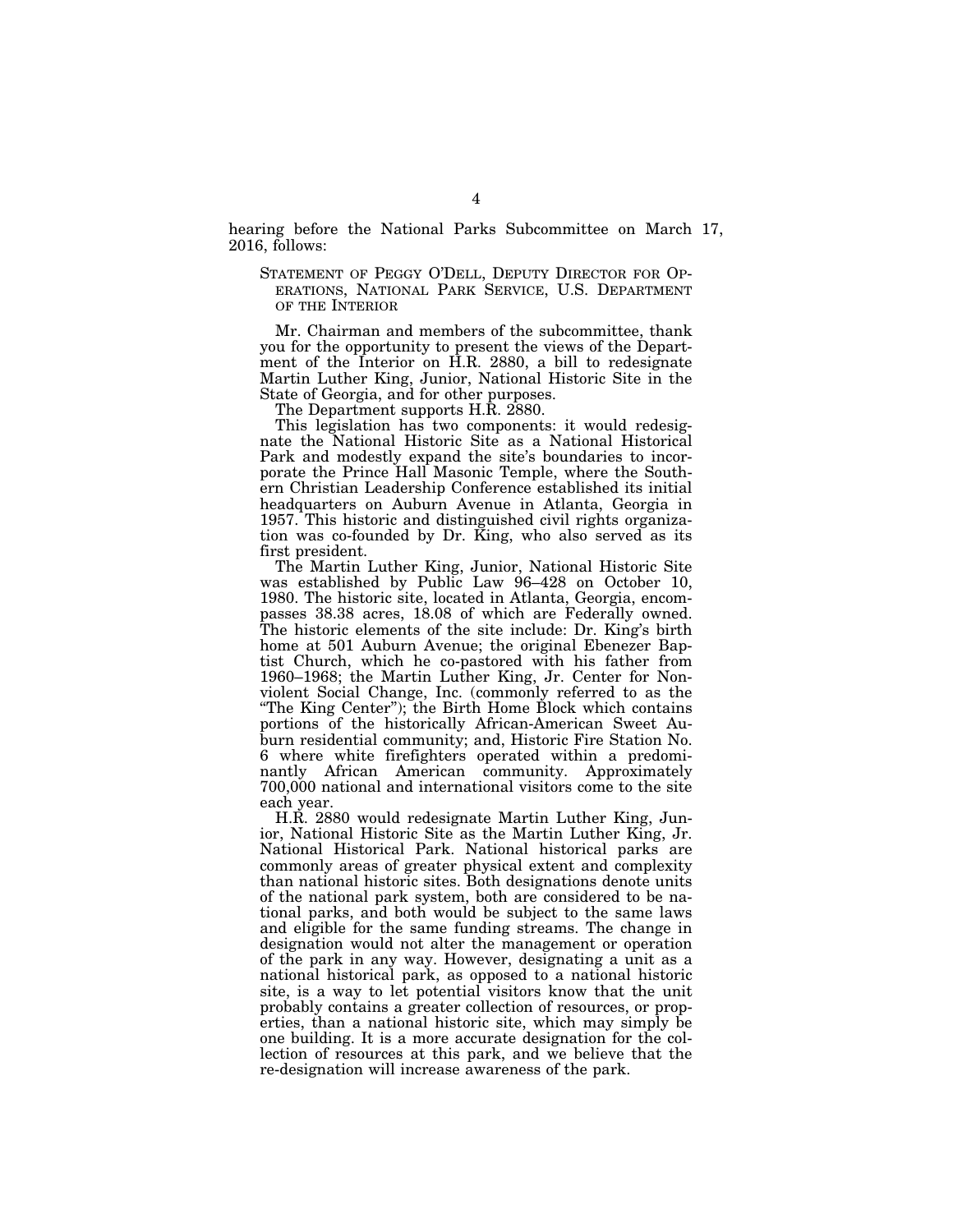H.R. 2880 would also expand the boundary of the Martin Luther King, Junior, National Historic Site to include the Prince Hall Masonic Temple at 332–34 Auburn Avenue in Atlanta. Prince Hall was the historic national headquarters for the Southern Christian Leadership Conference where Dr. King was a co-founder and first president. Today, the SCLC is located in a new facility on the same block. Including the Prince Hall Masonic Temple within the unit's boundary will permit the National Park Service to provide technical assistance to the building's owners with respect to repairs, renovations, and maintenance that would preserve its historic integrity.

H.R. 2880 also updates the official park boundary map to recognize a land exchange between the National Park Service and the City of Atlanta that was authorized by Public Law 108–314 in 2005. That exchange permitted the National Park Service to exchange a vacant lot with no historic significance for city-owned property that has enabled the National Park Service to establish easy street access to the park's visitor center and museum. H.R. 2880 replaces the previous park boundary map with a new map that incorporates both the land exchange authorized by Public Law 108–314 and the boundary expansion proposed in H.R. 2880.

Mr. Chairman, this concludes my statement. I would be happy to answer any questions that you or other members of the subcommittee may have.

#### CHANGES IN EXISTING LAW

In compliance with paragraph 12 of rule XXVI of the Standing Rules of the Senate, changes in existing law made by the original bill, as reported, are shown as follows (existing law proposed to be omitted is enclosed in black brackets, new matter is printed in italic, existing law in which no change is proposed is shown in roman):

## PUBLIC LAW 96–428, AS AMENDED

AN ACT To establish the [Martin Luther King, Junior, National Historic Site] Mar*tin Luther King, Jr. National Historic Park* in the State of Georgia, and for other purposes.

Be it enacted by the Senate and House of Representatives of the United States of America in Congress assembled, That (a) in order to protect and interpret for the benefit, inspiration, and education of present and future generations the places where Martin Luther King, Junior, was born, where he lived, worked, and worshipped, and where he is buried, there is hereby established the [Martin Luther King, Junior, National Historic Site] Martin Luther King, *Jr. National Historic Park* in the State of Georgia. The Inational historic site] *national historic park* shall consist of that real property in the city of Atlanta, Georgia, within the boundary generally depicted on [the map entitled "Martin Luther King, Junior, National Historic Site Boundary Map", number 489/80,013B, and dated September 1992] *the map entitled "Martin Luther King, Jr. National Historical Park Proposed Boundary Revision'', numbered*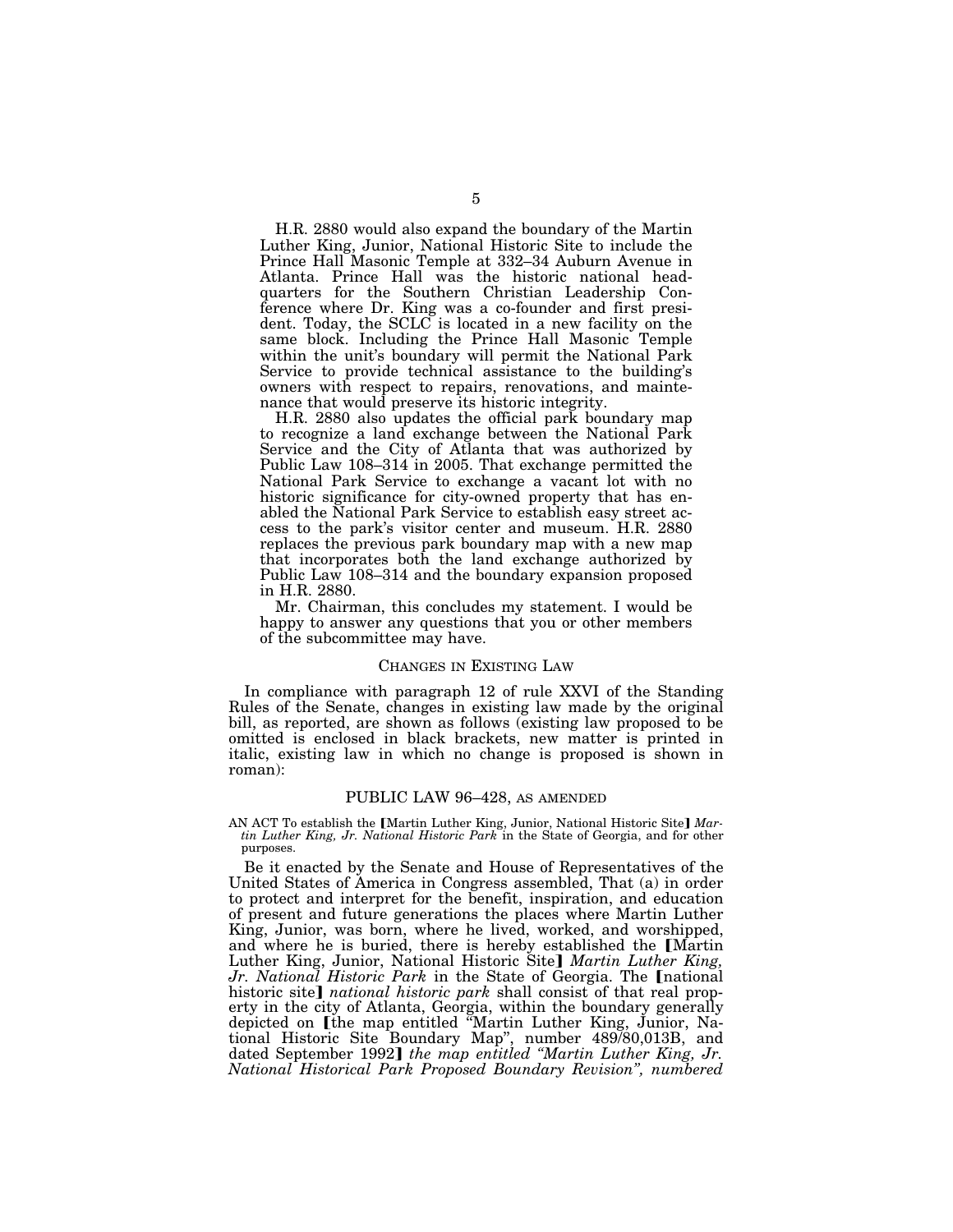*489/128,786 and dated June 2015*, together with the property known as 234 Sunset Avenue, Northwest. The map referred to in this subsection shall be on file and available for public inspection in the local and Washington, District of Columbia offices of the National Park Service, Department of the Interior.

(b) In furtherance of the purposes of this Act, there is hereby established the Martin Luther King, Junior, Preservation District, which shall consist of the area identified as "Preservation District" in the map referred to in subsection (a) of this section.

SEC. 2. (a) The Secretary of the Interior (hereinafter referred to as "the Secretary") shall administer the [Martin Luther King, Junior, National Historic Site] Martin Luther King, Jr. National His*toric Park* and Preservation District in accordance with the provisions of this Act, and the provisions of law generally applicable to national [historic sites] *historic parks*, including the Act of August 25, 1916 (39 Stat. 535; 16 U.S.C. 1, 2–4) and the Act of August 21, 1935 (49 Stat. 666; 16 U.S.C. 461–7).

 $(b)(1)$  Within the *[national historic site] national historic park* the Secretary is authorized to acquire by donation, purchase with donated or appropriated funds, transfer, or exchange, lands and interests therein, except that property owned by the State of Georgia or any political subdivision thereof may be acquired only by donation or exchange.

(2) Notwithstanding the acquisition authority contained in paragraph (1), any lands or interests therein which are owned wholly or in part, by the widow of Martin Luther King, Junior, or by the Martin Luther King, Junior, Center for Social Change, shall be acquired only with the consent of the owner thereof, except that—

(A) the Secretary may acquire such property in accordance with the provisions of this section if he determines that the property is undergoing or is about to undergo a change in use which is inconsistent with the purposes of this Act, and

(B) with respect to properties owned by the Center for Social Change, the Secretary shall have the first right of refusal to purchase such property for a purchase price not exceeding the fair market value of such property on the date it is offered for sale.

(3) Property may be acquired pursuant to this section subject to such conditions and reservations as in the judgment of the Secretary are not inconsistent with the purposes of this Act and the administration of the [national historic site] *national historic park*, including, in the event that the burial site of Martin Luther King, Junior, is acquired, the condition that his widow may be interred therein.

(4) Any and all legal or equitable title, interests, or encumbrances, if any, held by the Department of Housing and Urban Development in the property designated "Parcel A" on the map referenced in section one are hereby conveyed to the Secretary to be administered in accordance with the purposes of this Act.

(5) Structural space requirements of the National Park Service to meet its administrative, operational, and interpretive functions for the **[**national historic site] *national historic park* and preservation district shall, to the maximum extent feasible without displacing residents, be met within the district through the adaptive use of existing structures.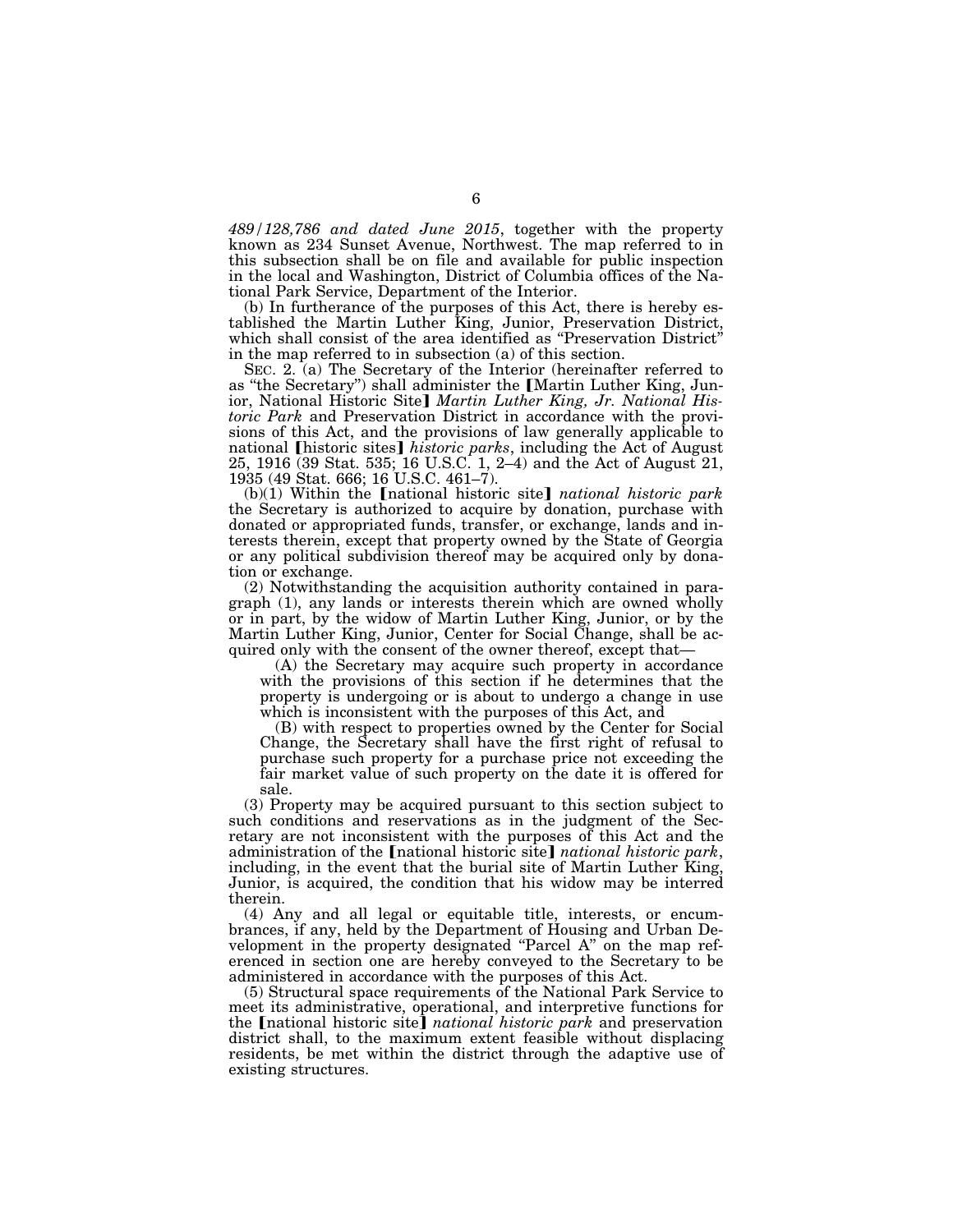SEC. 3. (a) Within the *Inational historic site national historic park*, the Secretary may convey a freehold or leasehold interest in any property, for such sums as he deems appropriate, and subject to such terms and conditions and reservations as will assure the use of the property in a manner which is, in the judgment of the Secretary, consistent with the purposes of this Act and the administration of the [national historic site] *national historic park*. The Secretary shall offer the last owner or tenant of record a reasonable opportunity to purchase or lease, as appropriate, the property proposed to be conveyed prior to any conveyance under this subsection, and in the case of a lease to such tenant of record, the initial rental charge shall not be substantially more than the last rent paid by the tenant for that property, with any future increases not to exceed the general escalation of rental rates in the surrounding area.

(b) The Secretary may enter into cooperative agreements with the owners of properties of historical or cultural significance as determined by the Secretary, pursuant to which the Secretary may mark, interpret, improve, restore, and provide technical assistance with respect to the preservation and interpretation of such properties. Such agreements shall contain, but need not be limited to, provisions that the Secretary shall have the right of access at reasonable times to public portions of the property for interpretive and other purposes, and that no changes or alterations shall be made in the property except by mutual agreement. The authorities in this subsection shall also be available to the Secretary with respect to properties within the Martin Luther King, Junior, Preservation District.

(c) The Secretary may, in carrying out his authorities with respect to the interpretation of properties within the [national historic site] *national historic park* and the preservation district, accept the services and assistance, with or without reimbursement therefor, of qualified persons and entities to the extent he deems necessary and appropriate. Funds appropriated for the purposes of this Act may be expended for the improvement, restoration, and maintenance of properties in which the Secretary has acquired a leasehold interest.

(d) Notwithstanding any other provision of law, the Secretary shall give first preference to the Martin Luther King, Junior, Center for Social Change with respect to any contract for a concession to sell books, postcards, tapes, or similar types of appropriate mementos related to the purposes of this Act, on facilities operated and maintained by the Secretary within the **[historic site]** historic *park*: Provided, That agreement can be reached on terms and conditions acceptable to the Secretary.

(e) The Secretary is authorized to take only such actions within and upon the grounds of the Ebenezer Baptist Church as will directly support appropriate public visitation to and within the church in accordance with the purposes of this Act, or which will assist in the maintenance or preservation of those portions of said church which are directly related to the purposes of this Act.

SEC. 4. (a) There is hereby established the [Martin Luther King, Junior, National Historic Site] *Martin Luther King, Jr. National Historic Park* Advisory Commission (hereinafter referred to in this section as the "Commission"). The Commission shall consist of thir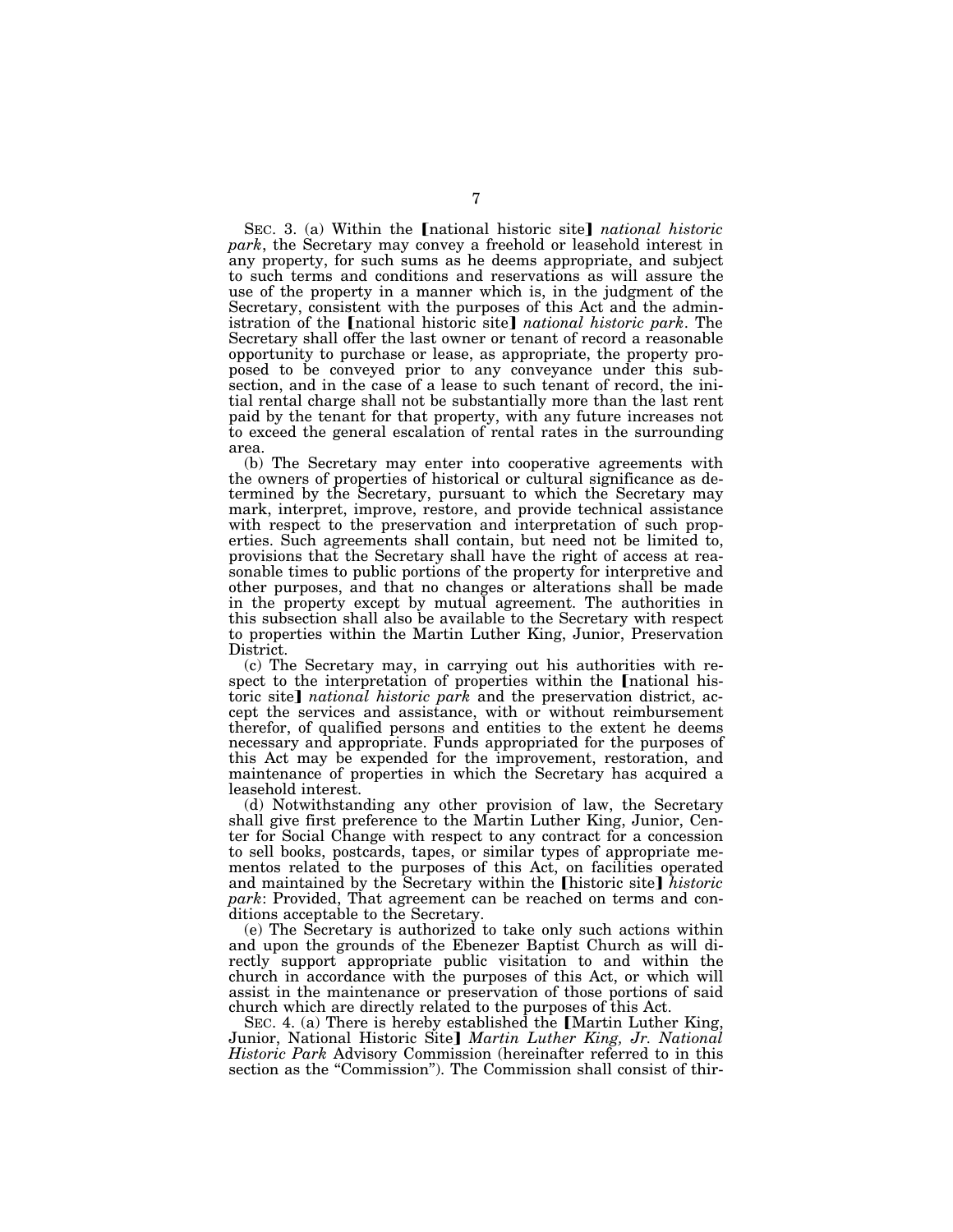teen members, eleven of whom shall be appointed by the Secretary as follows:

(1) three members appointed for terms of three years from recommendations submitted by the governing body of the Martin Luther King, Junior, Center for Social Change;

(2) two members appointed for terms of four years from recommendations submitted by the Governor of the State of Georgia, one of whom shall have professional expertise in historic preservation matters;

(3) two members appointed for terms of five years from recommendations submitted by the mayor of the city of Atlanta, Georgia, one of whom shall represent the economic and cultural interests of the Sweet Auburn Historic District;

(4) one member appointed for a term of five years from recommendations submitted by the governing body of the Ebenezer Baptist Church;

(5) the Chairman of the Atlanta Urban Design Commission and one additional member from the Commission to be chosen by the Commission; and

(6) one member, appointed for a term of five years by the Secretary, who shall chair the Commission. In addition to the foregoing members, Mrs. Coretta Scott King, or such other appropriate family member as may be designated by the immediate family of Martin Luther King, Junior, and the Director of the National Park Service shall be ex officio members of the Commission.

(b) Any vacancy in the membership of the Commission shall be filled in the same manner in which the original appointment was made. Members of the Commission shall serve without compensation as such, but the Secretary may pay expenses of Commission members reasonably incurred by them in carrying out their responsibilities under this section upon presentation of vouchers signed by the chair of the Commission. Necessary administrative services and expenses shall be provided to the Commission by the Department of the Interior.

(c) The function of the Commission shall be to:

(1) advise the Secretary with respect to the formulation and execution of plans for and the overall administration of the [national historic site] *national historic park* and the preservation district, including advice with respect to the consummation of cooperative agreements, and interpretation of properties, and the use and appreciation of the **[**national historic site] *national historic park* and the preservation district by the public;

(2) prepare a generalized impact area plan for a one-mile radius outside the District which shall examine overall community development goals, plans, and efforts within that area, including historic preservation, transportation, parking, housing, urban revitalization, and parks and recreation functions, in order to maximize beneficial relationships between these goals, plans, and efforts and the district herein established; and

(3) prepare, on the basis of the findings and recommendations of the impact area plan required by the preceding paragraph, a detailed development plan for the neighborhoods and outlying commercial areas immediately outside the district for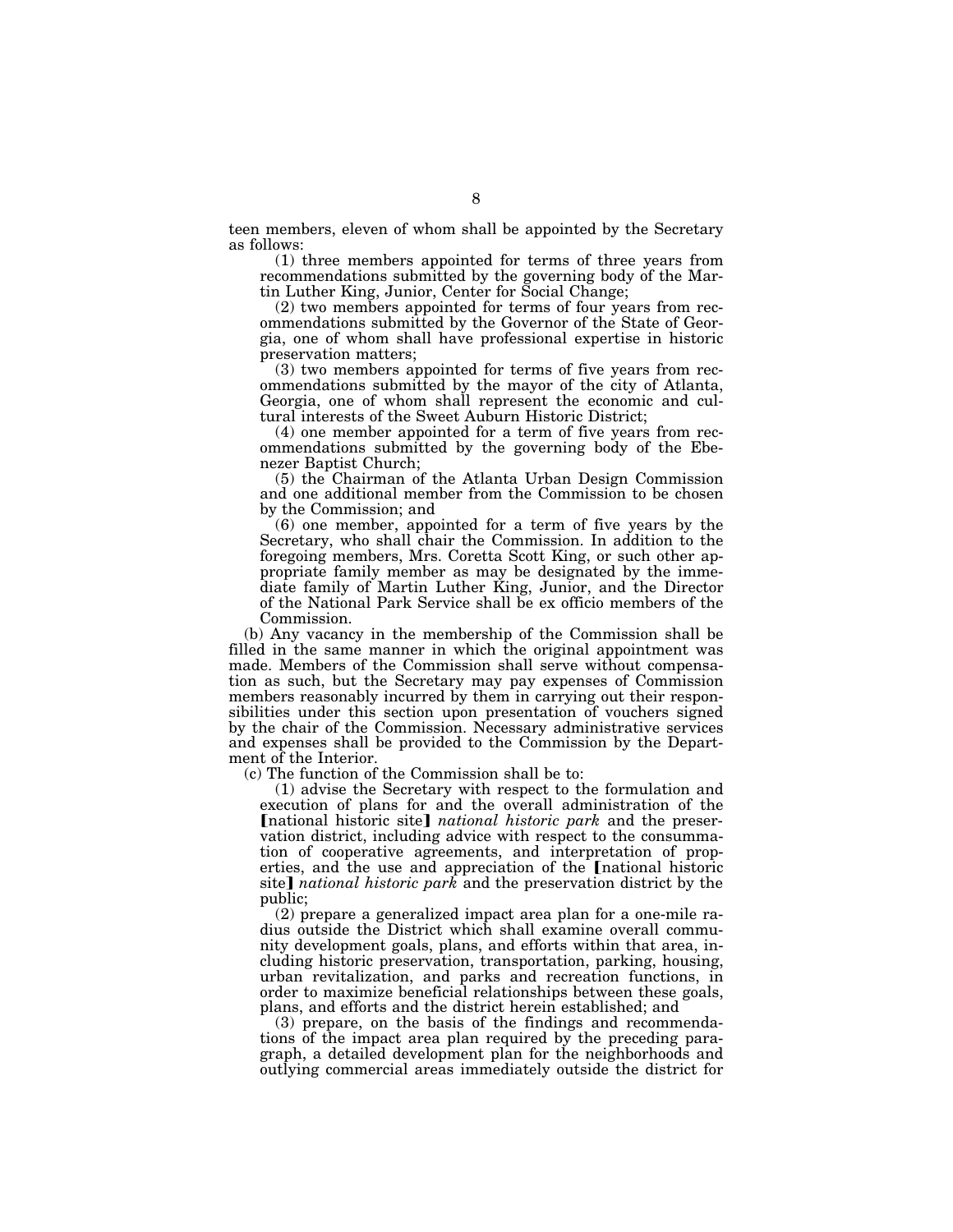such development, conservation, preservation, rehabilitation activities and transportation, parking, and land use planning as would complement and enhance the District and the purposes for which the District is established.

(d) The Secretary is directed to provide the appropriate planning agency of the city of Atlanta an amount of the local planning funds authorized by section 6 sufficient for that agency to provide such staff and technical assistance to the Advisory Commission as are required for it to develop the plans required by subsection (c) of this section. Such plans, prepared in full coordination with and opportunities for participation by, all relevant public agencies and private groups, shall be delivered to the Secretary in a timely fashion for use in preparing the general management plan for the district.

(e) The Commission shall terminate ten years from the effective date of this Act.

SEC. 5. Notwithstanding any other provision of law, no fees shall be charged for entrance or admission to the  $[$ national historic site $]$ *national historic park* or the preservation district established by this Act.

SEC. 6. Effective October 1, 1980, there are authorized to be appropriated such sums as may be necessary to carry out the provisions of this Act. Notwithstanding any other provision of this Act, authority to enter into contracts, to incur obligations, or to make payments under this Act shall be effective only to the extent, and in such amounts, as are provided in advance in appropriation Acts.

SEC. 7. (a) In order to better integrate the east and west portions of the Martin Luther King, Junior, Preservation District, the Federal Highway Administration, in cooperation with the Georgia Department of Transportation, is hereby directed to insure that any design and reconstruction of the North Interstate 85 and Interstate 75 Expressway over Auburn and Edgewood Avenues in the city of Atlanta, Georgia, and the interchange at Edgewood Avenue, shall minimize the adverse impacts on the preservation district.

(b) In carrying out the provisions of this subsection, the Federal Highway Administration shall require that, where feasible, any major change required for the Auburn Avenue overpass results in a design which permits a wider distance between overpass support structures and the disposition of understructure development rights for appropriate business or recreation uses.

(c) Plans for the construction, exterior renovation, or demolition of by the National Park Service or any Federal agency must be submitted to the Atlanta Urban Design Commission in a timely fashion for its review and comment.

SEC. 8. Within three complete fiscal years from the effective date of this Act, the Secretary shall submit to the Committee on Interior and Insular Affairs of the United States House of Representatives and the Committee on Energy and Natural Resources of the United States Senate, a comprehensive general management plan for the **[historic site]** historic site and the preservation district consistent with the provisions of this Act and pursuant to the provisions of